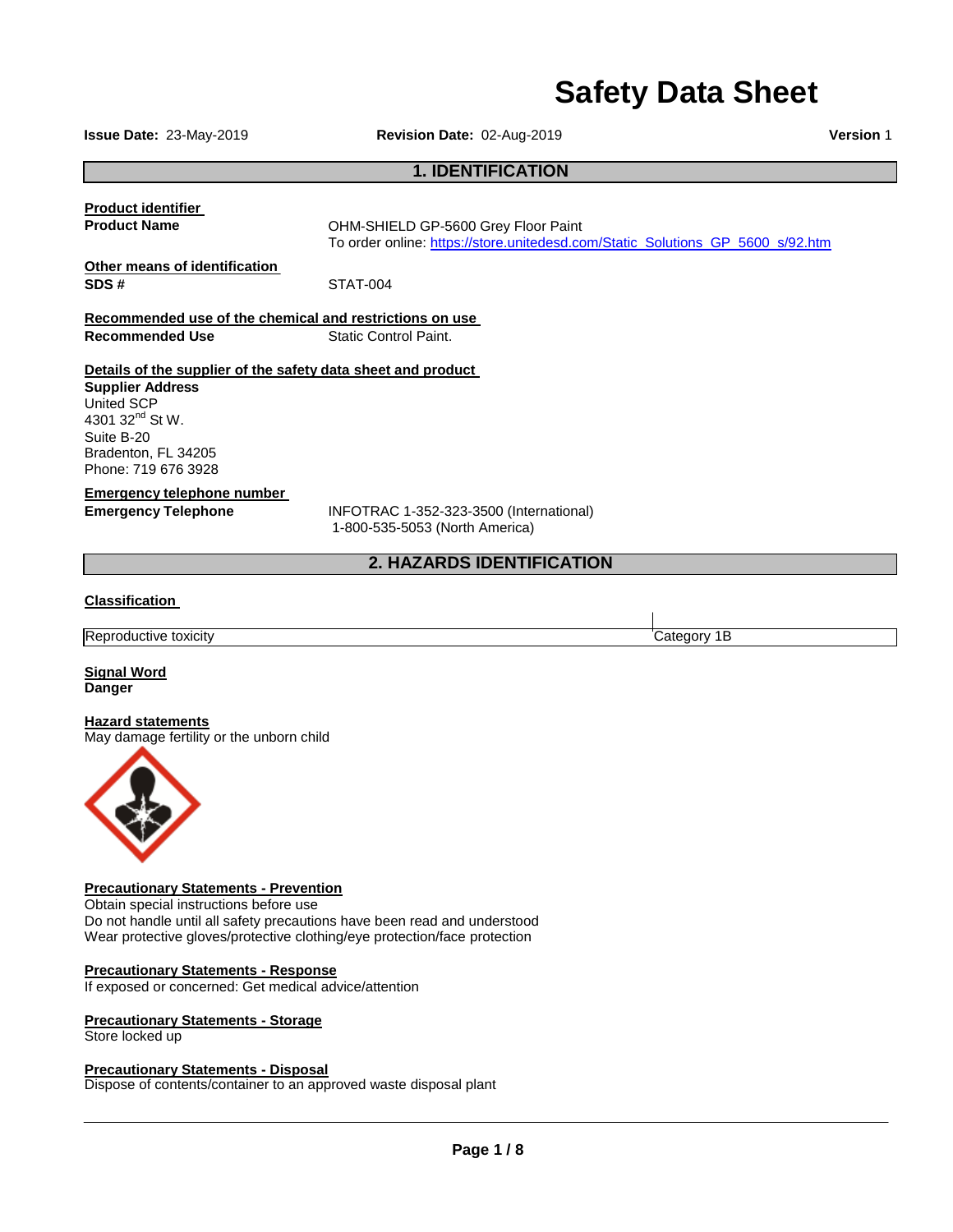#### **Other hazards**

Harmful to aquatic life with long lasting effects

#### **3. COMPOSITION/INFORMATION ON INGREDIENTS**

| <b>Chemical name</b>              | <b>CAS No</b> | Weight-%  |
|-----------------------------------|---------------|-----------|
| Titanium(IV) Oxide                | 13463-67-7    | $10 - 15$ |
| Ethylene glycol monopropyl ether  | 2807-30-9     | <5        |
| Diethylene Glycol Monobutyl Ether | 112-34-5      | <5        |
| Butyl benzyl phthalate            | 85-68-7       | <5        |
| Carbon Black                      | 1333-86-4     | <5        |
| N-methyl-2-pyrrolidone            | 872-50-4      |           |

\*\*If Chemical Name/CAS No is "proprietary" and/or Weight-% is listed as a range, the specific chemical identity and/or percentage of composition has been withheld as a trade secret.\*\*

## **4. FIRST AID MEASURES**

#### **Description of first aid measures**

| <b>General Advice</b>                                                      | If exposed or concerned: Get medical advice/attention.                                                                  |  |
|----------------------------------------------------------------------------|-------------------------------------------------------------------------------------------------------------------------|--|
| <b>Eye Contact</b>                                                         | Rinse thoroughly with plenty of water for at least 15 minutes, lifting lower and upper eyelids.<br>Consult a physician. |  |
| <b>Skin Contact</b>                                                        | Wash off immediately with plenty of water for at least 15 minutes.                                                      |  |
| <b>Inhalation</b>                                                          | Remove to fresh air.                                                                                                    |  |
| Ingestion                                                                  | Clean mouth with water and drink afterwards plenty of water.                                                            |  |
| Most important symptoms and effects, both acute and delayed                |                                                                                                                         |  |
| <b>Symptoms</b>                                                            | May damage fertility or the unborn child.                                                                               |  |
| Indication of any immediate medical attention and special treatment needed |                                                                                                                         |  |
| <b>Notes to Physician</b>                                                  | Treat symptomatically.                                                                                                  |  |
|                                                                            |                                                                                                                         |  |

# **5. FIRE-FIGHTING MEASURES**

#### **Suitable Extinguishing Media**

Use extinguishing measures that are appropriate to local circumstances and the surrounding environment.

#### **Unsuitable Extinguishing Media** Not determined.

#### **Specific Hazards Arising from the Chemical**

Not determined.

#### **Protective equipment and precautions for firefighters**

As in any fire, wear self-contained breathing apparatus pressure-demand, MSHA/NIOSH (approved or equivalent) and full protective gear.

#### **6. ACCIDENTAL RELEASE MEASURES**

#### **Personal precautions, protective equipment and emergency procedures**

**Personal Precautions** Use personal protective equipment as required.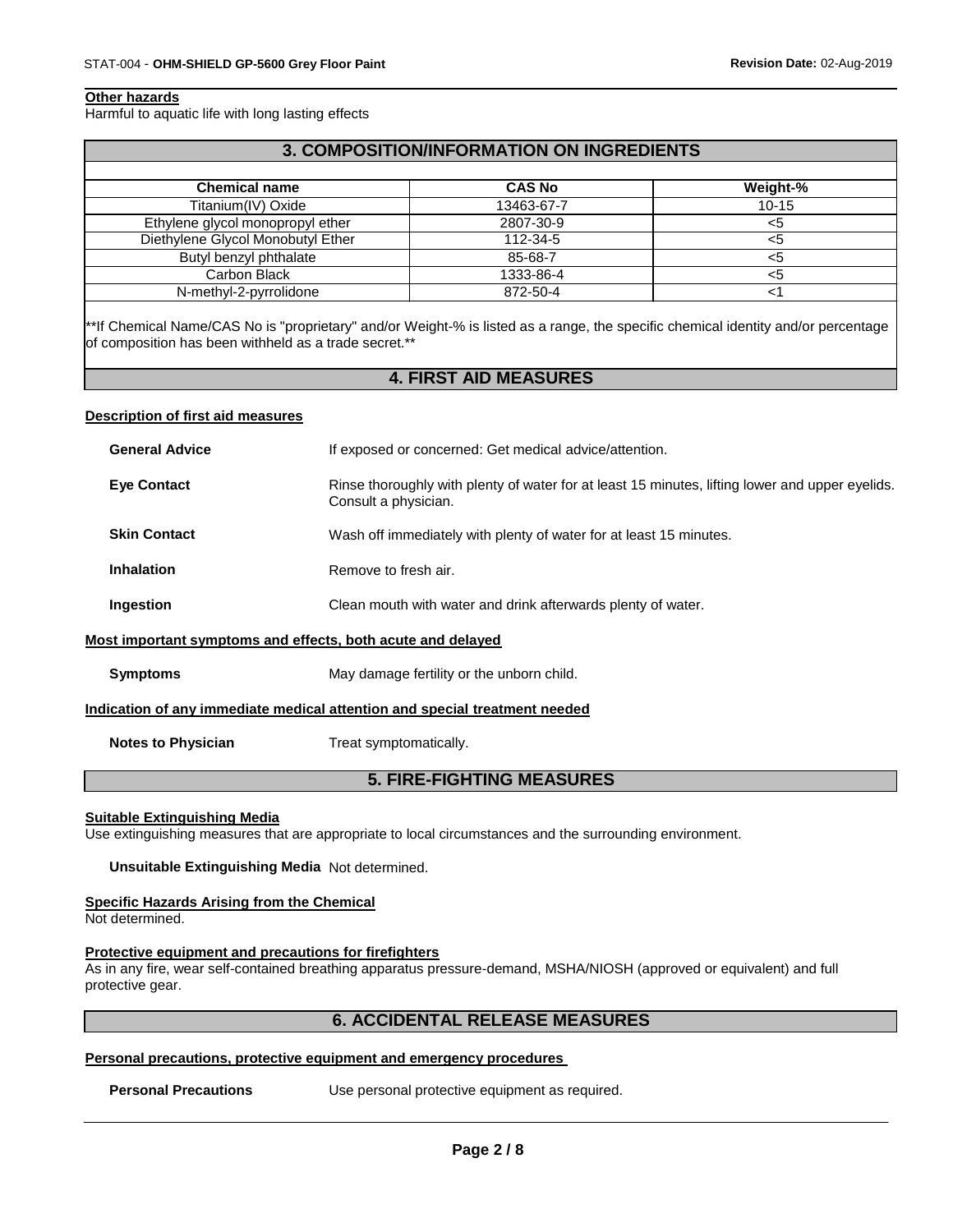#### **Environmental precautions**

#### **Methods and material for containment and cleaning up**

**Methods for Clean-Up** Keep in suitable, closed containers for disposal.

#### **7. HANDLING AND STORAGE**

#### **Precautions for safe handling**

**Advice on Safe Handling** Obtain special instructions before use. Do not handle until all safety precautions have been read and understood. Wear protective gloves/protective clothing and eye/face protection.

#### **Conditions for safe storage, including any incompatibilities**

| <b>Storage Conditions</b> | Store locked up. |
|---------------------------|------------------|
|                           |                  |

**Incompatible Materials** None known based on information supplied.

#### **8. EXPOSURE CONTROLS/PERSONAL PROTECTION**

#### **Exposure Guidelines**

| <b>Chemical name</b>              | <b>ACGIH TLV</b>                  | <b>OSHA PEL</b>                           | <b>NIOSH IDLH</b>                           |
|-----------------------------------|-----------------------------------|-------------------------------------------|---------------------------------------------|
| Titanium(IV) Oxide                | TWA: $10 \text{ mg/m}^3$          | TWA: 15 mg/m <sup>3</sup> total dust      | IDLH: $5000 \text{ mg/m}^3$                 |
| 13463-67-7                        |                                   | (vacated) TWA: 10 mg/m <sup>3</sup> total | TWA: 2.4 mg/m <sup>3</sup> CIB 63 fine      |
|                                   |                                   | dust                                      | TWA: $0.3 \text{ mg/m}^3$ CIB 63 ultrafine, |
|                                   |                                   |                                           | including engineered nanoscale              |
| Diethylene Glycol Monobutyl Ether | TWA: 10 ppm inhalable fraction    |                                           |                                             |
| 112-34-5                          | and vapor                         |                                           |                                             |
| Carbon Black                      | TWA: $3 \text{ mg/m}^3$ inhalable | TWA: $3.5 \text{ mg/m}^3$                 | IDLH: 1750 mg/m <sup>3</sup>                |
| 1333-86-4                         | particulate matter                | (vacated) TWA: $3.5 \text{ mg/m}^3$       | TWA: $3.5 \text{ mg/m}^3$                   |
|                                   |                                   |                                           | TWA: 0.1 mg/m <sup>3</sup> Carbon black in  |
|                                   |                                   |                                           | presence of Polycyclic aromatic             |
|                                   |                                   |                                           | hydrocarbons PAH                            |

#### **Appropriate engineering controls**

**Engineering Controls** Apply technical measures to comply with the occupational exposure limits.

#### **Individual protection measures, such as personal protective equipment**

| <b>Eye/Face Protection</b>      | Refer to 29 CFR 1910.133 for eye and face protection regulations.  |
|---------------------------------|--------------------------------------------------------------------|
| <b>Skin and Body Protection</b> | Refer to 29 CFR 1910.138 for appropriate skin and body protection. |
| <b>Respiratory Protection</b>   | Refer to 29 CFR 1910.134 for respiratory protection requirements.  |

**General Hygiene Considerations** Handle in accordance with good industrial hygiene and safety practice.

#### **9. PHYSICAL AND CHEMICAL PROPERTIES**

#### **Information on basic physical and chemical properties**

| <b>Physical state</b> | Not determined |
|-----------------------|----------------|
| Appearance            | Not determined |
| Color                 | Not determined |

**Apple 2018** Not determined **Odor Threshold** Not determined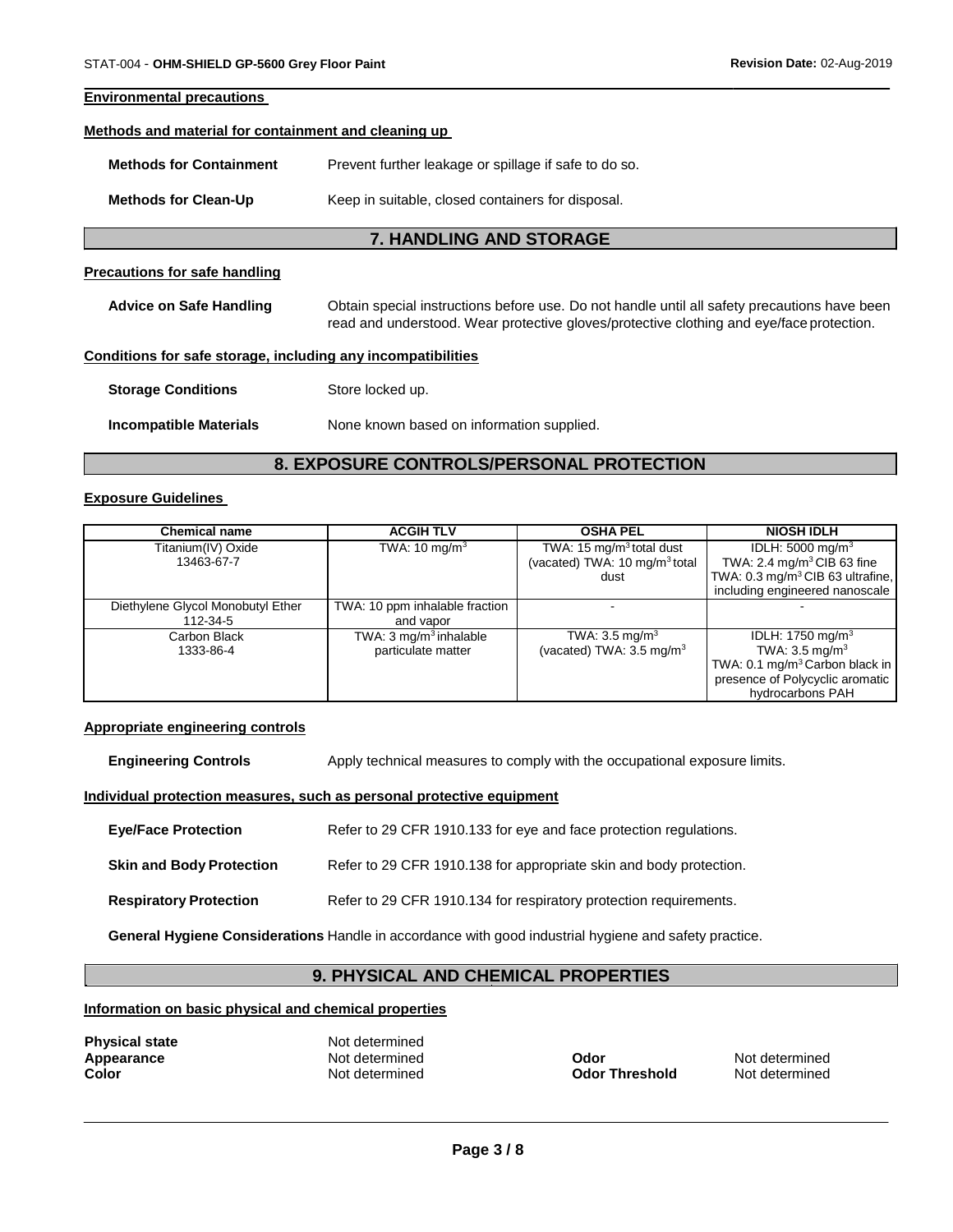**Remarks • Method** 

| <b>Property</b>                           | Values         |
|-------------------------------------------|----------------|
| рH                                        | Not determined |
| Melting point / freezing point            | Not determined |
| <b>Boiling point / boiling range</b>      | Not determined |
| <b>Flash point</b>                        | Not determined |
| <b>Evaporation Rate</b>                   | Not determined |
| <b>Flammability (Solid, Gas)</b>          | Not determined |
| <b>Flammability Limit in Air</b>          |                |
| Upper flammability or explosive           | Not determined |
| limits                                    |                |
| Lower flammability or explosive<br>limits | Not determined |
| <b>Vapor Pressure</b>                     | Not determined |
| <b>Vapor Density</b>                      | Not determined |
| <b>Relative Density</b>                   | Not determined |
| <b>Water Solubility</b>                   | Not determined |
| Solubility in other solvents              | Not determined |
| <b>Partition Coefficient</b>              | Not determined |
| <b>Autoignition temperature</b>           | Not determined |
| <b>Decomposition temperature</b>          | Not determined |
| Kinematic viscosity                       | Not determined |
| <b>Dynamic Viscosity</b>                  | Not determined |
| <b>Explosive Properties</b>               | Not determined |
| <b>Oxidizing Properties</b>               | Not determined |
|                                           |                |

# **10. STABILITY AND REACTIVITY**

#### **Reactivity**

Not reactive under normal conditions.

#### **Chemical stability**

Stable under recommended storage conditions.

#### **Possibility of hazardous reactions**

None under normal processing.

#### **Conditions to Avoid**

Keep out of reach of children.

#### **Incompatible materials**

None known based on information supplied.

#### **Hazardous decomposition products**

None known based on information supplied.

# **11. TOXICOLOGICAL INFORMATION**

#### **Information on likely routes of exposure**

**Product Information**

| <b>Eye Contact</b> | Avoid contact with eyes. |
|--------------------|--------------------------|
|--------------------|--------------------------|

- **Skin Contact Avoid contact with skin.**
- **Inhalation** Do not inhale.
- **Ingestion** Do not ingest.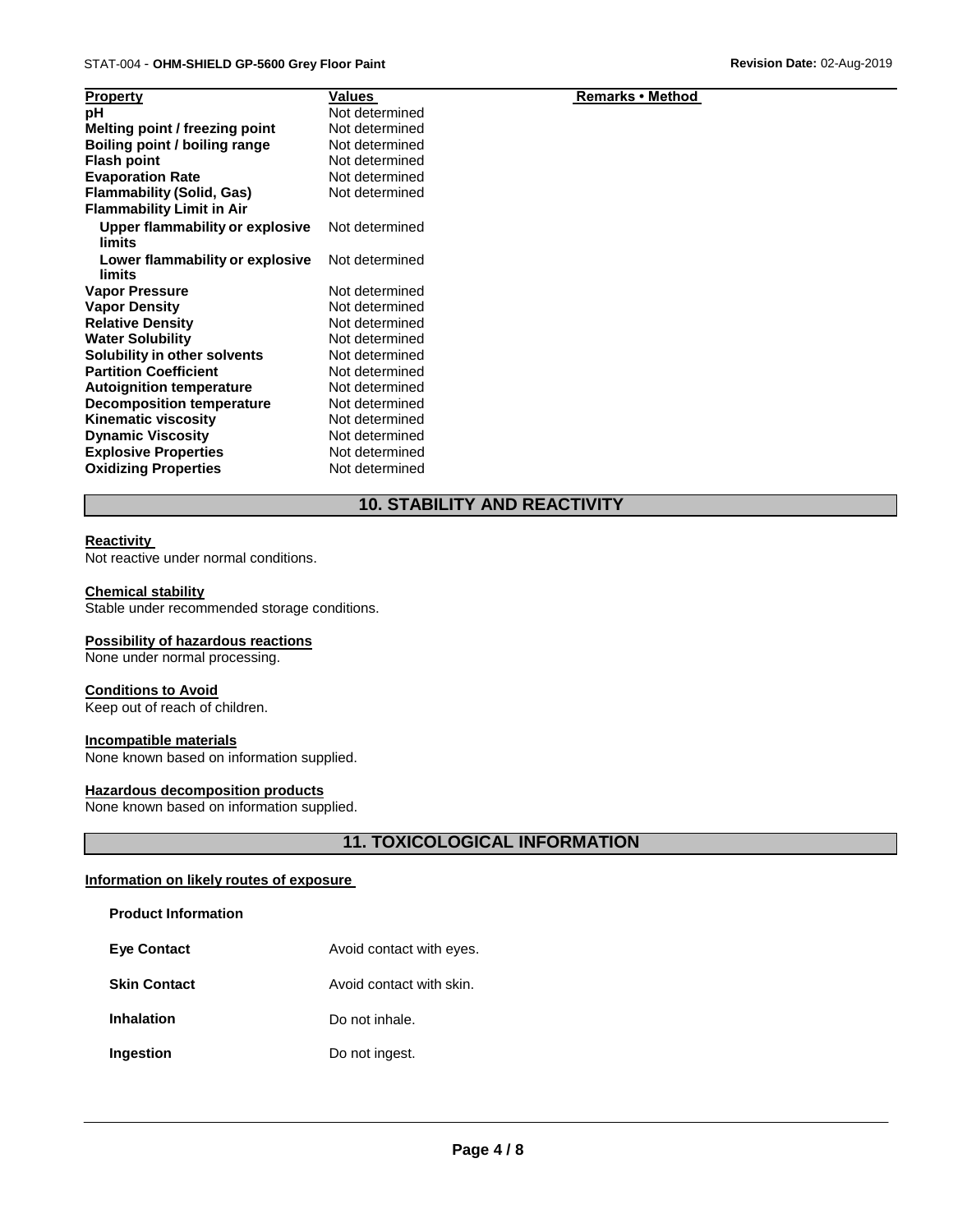#### **Component Information**

| <b>Chemical name</b>                          | Oral LD50             | <b>Dermal LD50</b>                            | <b>Inhalation LC50</b> |
|-----------------------------------------------|-----------------------|-----------------------------------------------|------------------------|
| Titanium(IV) Oxide<br>13463-67-7              | $> 10000$ mg/kg (Rat) |                                               |                        |
| Ethylene glycol monopropyl ether<br>2807-30-9 | $=$ 3089 mg/kg (Rat)  | $= 870$ mg/kg (Rabbit) = 960 µL/kg<br>Rabbit) | $= 1530$ ppm (Rat) 7 h |
| Diethylene Glycol Monobutyl Ether<br>112-34-5 | $= 5660$ mg/kg (Rat)  | $= 2700$ mg/kg (Rabbit)                       |                        |
| Butyl benzyl phthalate<br>85-68-7             | $= 2330$ mg/kg (Rat)  | $= 6700$ mg/kg (Rat)                          | $> 6.7$ mg/L (Rat) 4 h |
| Carbon Black<br>1333-86-4                     | $> 15400$ mg/kg (Rat) | $>$ 3 g/kg (Rabbit)                           |                        |
| Sodium Lignosulfonate<br>8061-51-6            | $>$ 40 g/kg (Rat)     |                                               |                        |
| N-methyl-2-pyrrolidone<br>872-50-4            | $=$ 3914 mg/kg (Rat)  | $= 8$ g/kg (Rabbit)                           | $> 5.1$ mg/L (Rat) 4 h |

#### **Symptoms related to the physical, chemical and toxicological characteristics**

**Symptoms** Please see section 4 of this SDS for symptoms.

#### **Delayed and immediate effects as well as chronic effects from short and long-term exposure**

**Carcinogenicity** Titanium dioxide is a possible carcinogen when it appears as a respirable dust. Carbon black is a possible carcinogen when it appears as a respirable dust.

| <b>Chemical name</b>              | <b>ACGIH</b> | <b>IARC</b> | NTP | <b>OSHA</b> |
|-----------------------------------|--------------|-------------|-----|-------------|
| Titanium(IV) Oxide<br>13463-67-7  |              | Group 2B    |     |             |
| Butyl benzyl phthalate<br>85-68-7 |              | Group 3     |     |             |
| Carbon Black<br>1333-86-4         | A3           | Group 2B    |     |             |

#### **Legend**

*ACGIH (American Conference of Governmental Industrial Hygienists)*

*A3 - Animal Carcinogen*

*IARC (International Agency for Research on Cancer)*

*Group 2B - Possibly Carcinogenic to Humans*

*Group 3 IARC components are "not classifiable as human carcinogens"*

*OSHA (Occupational Safety and Health Administration of the US Department of Labor)*

*X - Present*

#### **Numerical measures of toxicity**

#### **The following values are calculated based on chapter 3.1 of the GHS document** .

| Oral LD50                            | 25,307.80 mg/kg |
|--------------------------------------|-----------------|
| Dermal LD50                          | 15,709.50 mg/kg |
| Gas                                  | 37,582.80 mg/L  |
| <b>ATEmix (inhalation-dust/mist)</b> | 360.08 mg/L     |

# **12. ECOLOGICAL INFORMATION**

#### **Ecotoxicity**

Harmful to aquatic life with long lasting effects.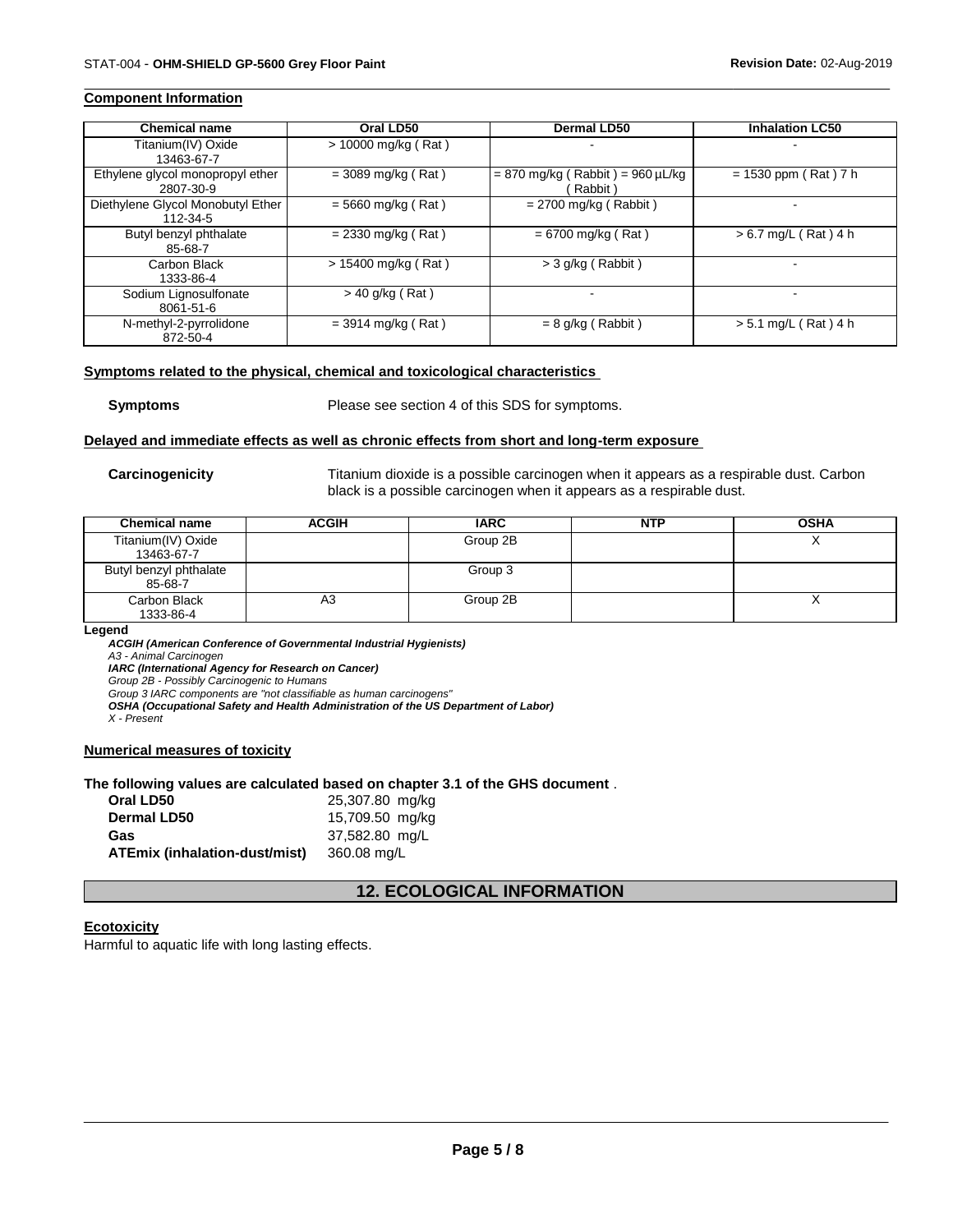#### **Component Information**

| <b>Chemical name</b>                          | Algae/aquatic plants                                                                                                                  | Fish                                                                                                                                                                                                                                                                                                   | <b>Crustacea</b>                                                                                                                                                                                |
|-----------------------------------------------|---------------------------------------------------------------------------------------------------------------------------------------|--------------------------------------------------------------------------------------------------------------------------------------------------------------------------------------------------------------------------------------------------------------------------------------------------------|-------------------------------------------------------------------------------------------------------------------------------------------------------------------------------------------------|
| Diethylene Glycol Monobutyl Ether<br>112-34-5 | 100: 96 h Desmodesmus<br>subspicatus mg/L EC50                                                                                        | 1300: 96 h Lepomis macrochirus<br>mg/L LC50 static                                                                                                                                                                                                                                                     | 100: 48 h Daphnia magna mg/L<br>EC50 2850: 24 h Daphnia magna<br>mg/L EC50                                                                                                                      |
| Butyl benzyl phthalate<br>85-68-7             | $0.02 - 0.25$ : 96 h<br>Pseudokirchneriella subcapitata<br>mg/L EC50 0.2 - 28.2: 72 h<br>Pseudokirchneriella subcapitata<br>mg/L EC50 | 0.82: 96 h Oncorhynchus mykiss<br>mg/L LC50 flow-through 1.0 - 10.0:<br>96 h Oncorhynchus mykiss mg/L<br>LC50 static 0.78: 96 h Pimephales<br>promelas mg/L LC50 static 1.39 -<br>3.88: 96 h Pimephales promelas<br>mg/L LC50 flow-through 1.0 - 10.0:<br>96 h Lepomis macrochirus mg/L<br>LC50 static | 0.9 - 1.1: 48 h Daphnia magna mg/L<br>EC50 Static 1.28: 48 h Daphnia<br>magna mg/L EC50 semi-static 0.97:<br>48 h Daphnia magna mg/L EC50<br>0.76: 48 h Daphnia magna mg/L<br>EC50 Flow through |
| Carbon Black<br>1333-86-4                     |                                                                                                                                       |                                                                                                                                                                                                                                                                                                        | 5600: 24 h Daphnia magna mg/L<br>EC50                                                                                                                                                           |
| Sodium Lignosulfonate<br>8061-51-6            |                                                                                                                                       | 7300: 48 h Oncorhynchus mykiss<br>mg/L LC50                                                                                                                                                                                                                                                            |                                                                                                                                                                                                 |
| N-methyl-2-pyrrolidone<br>872-50-4            | 500: 72 h Desmodesmus<br>subspicatus mg/L EC50                                                                                        | 1072: 96 h Pimephales promelas<br>mg/L LC50 static 832: 96 h Lepomis<br>macrochirus mg/L LC50 static 1400:<br>96 h Poecilia reticulata mg/L LC50<br>static 4000: 96 h Leuciscus idus<br>mg/L LC50 static                                                                                               | 4897: 48 h Daphnia magna mg/L<br>EC50                                                                                                                                                           |

#### **Persistence/Degradability**

Not determined.

#### **Bioaccumulation**

There is no data for this product.

#### **Mobility**

| <b>Chemical name</b>               | <b>Partition coefficient</b> |
|------------------------------------|------------------------------|
| Butyl benzyl phthalate<br>85-68-7  | $3.57 - 4.91$                |
| N-methyl-2-pyrrolidone<br>872-50-4 | $-0.46$                      |

# **Other Adverse Effects**

Not determined

# **13. DISPOSAL CONSIDERATIONS**

### **Waste Treatment Methods**

| <b>Disposal of Wastes</b>     | Disposal should be in accordance with applicable regional, national and local laws and<br>regulations. |
|-------------------------------|--------------------------------------------------------------------------------------------------------|
| <b>Contaminated Packaging</b> | Disposal should be in accordance with applicable regional, national and local laws and<br>regulations. |

# **14. TRANSPORT INFORMATION**

| <b>Note</b><br><u>DOT</u> | Please see current shipping paper for most up to date shipping information, including<br>exemptions and special circumstances.<br>Not regulated |
|---------------------------|-------------------------------------------------------------------------------------------------------------------------------------------------|
| <u>IATA</u>               | Not regulated                                                                                                                                   |
| <b>IMDG</b>               | Not regulated                                                                                                                                   |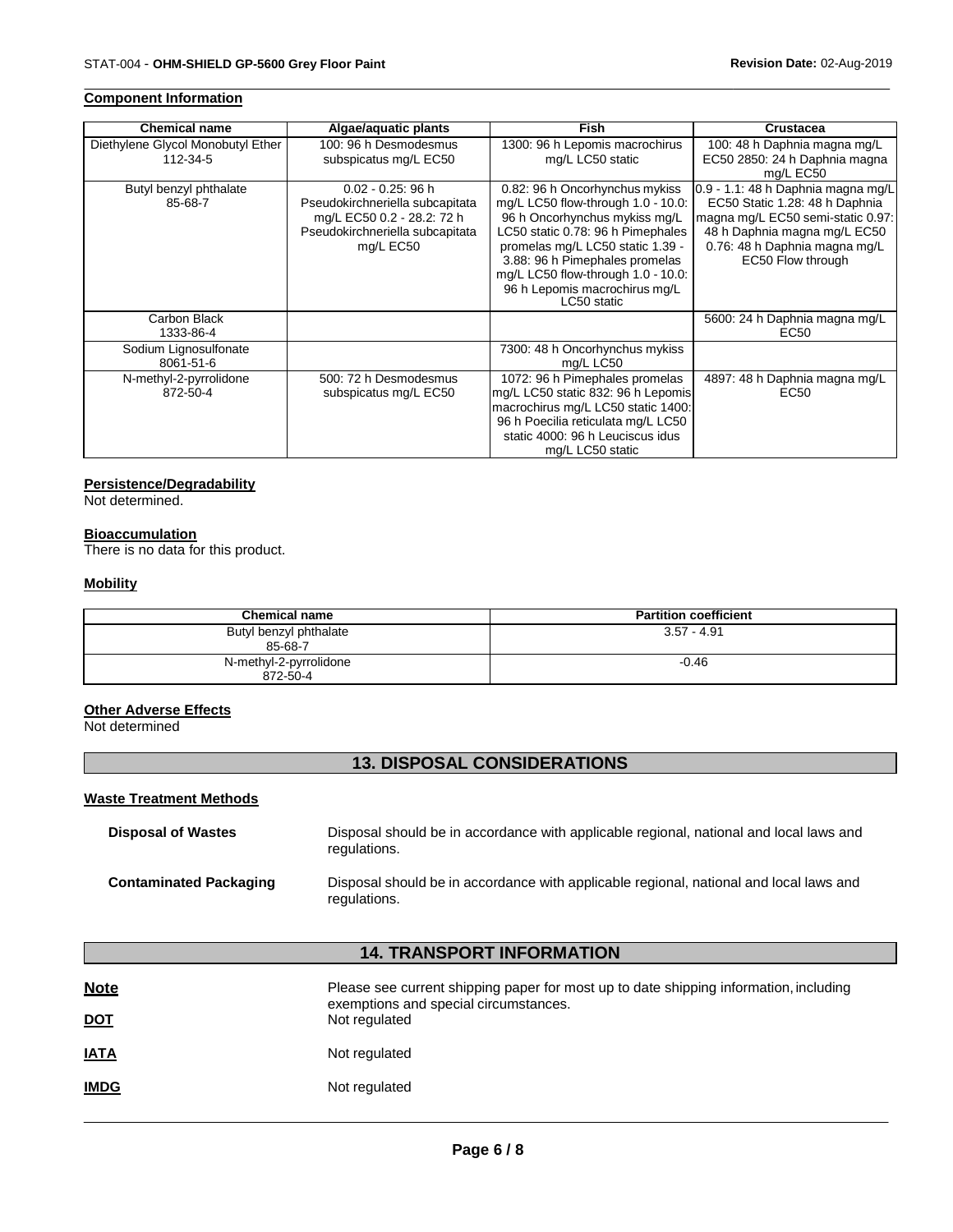# **15. REGULATORY INFORMATION**

#### **International Inventories**

| <b>Chemical name</b>        | <b>TSCA TSCA Inventory DSL/NDSL EINECS/ELI</b> |   |            | <b>ENCS</b> | <b>IECSC</b>      | <b>KECL</b> | <b>PICCS</b> | <b>AICS</b> |
|-----------------------------|------------------------------------------------|---|------------|-------------|-------------------|-------------|--------------|-------------|
|                             | <b>Status</b>                                  |   | <b>NCS</b> |             |                   |             |              |             |
| Titanium(IV) Oxide          | <b>ACTIVE</b>                                  |   |            |             | ∧                 |             |              |             |
| Ethylene glycol monopropyl  | <b>ACTIVE</b>                                  |   |            |             |                   |             |              |             |
| ether                       |                                                |   |            |             |                   |             |              |             |
| Diethylene Glycol Monobutyl | <b>ACTIVE</b>                                  |   |            |             |                   |             |              |             |
| Ether                       |                                                |   |            |             |                   |             |              |             |
| Butyl benzyl phthalate      | <b>ACTIVE</b>                                  |   |            |             |                   |             |              |             |
| Carbon Black                | <b>ACTIVE</b>                                  |   |            |             |                   |             |              |             |
| Sodium Lignosulfonate       | <b>ACTIVE</b>                                  | v |            | X           | $\checkmark$<br>∧ |             | $\checkmark$ | Χ           |
| N-methyl-2-pyrrolidone      | <b>ACTIVE</b>                                  |   |            |             |                   |             |              |             |

#### **Legend:**

*TSCA - United States Toxic Substances Control Act Section 8(b) Inventory*

*DSL/NDSL - Canadian Domestic Substances List/Non-Domestic Substances List*

*EINECS/ELINCS - European Inventory of Existing Chemical Substances/European List of Notified Chemical Substances*

*ENCS - Japan Existing and New Chemical Substances* 

*IECSC - China Inventory of Existing Chemical Substances* 

*KECL - Korean Existing and Evaluated ChemicalSubstances*

*PICCS - Philippines Inventory of Chemicals and Chemical Substances*

*AICS - Australian Inventory of Chemical Substances*

# **SARA 313**

| <b>Chemical name</b>                         | <b>CAS No</b> | Weight-% | SARA 313 - Threshold<br>Values % |
|----------------------------------------------|---------------|----------|----------------------------------|
| Ethylene glycol monopropyl ether - 2807-30-9 | 2807-30-9     | <≎       |                                  |
| Diethylene Glycol Monobutyl Ether - 112-34-5 | 112-34-5      | <σ       |                                  |
| N-methyl-2-pyrrolidone - 872-50-4            | 872-50-4      |          |                                  |

#### **CWA (Clean Water Act)**

| <b>Chemical name</b>   | <b>CWA - Reportable</b><br>Quantities | <b>CWA - Toxic Pollutants CWA - Priority Pollutants</b> | <b>CWA - Hazardous</b><br><b>Substances</b> |
|------------------------|---------------------------------------|---------------------------------------------------------|---------------------------------------------|
| Butyl benzyl phthalate |                                       |                                                         |                                             |

#### **US State Regulations**

#### **California Proposition 65**

This product contains the following Proposition 65 chemicals.

| <b>Chemical name</b>              | <b>California Proposition 65</b> |
|-----------------------------------|----------------------------------|
| Titanium(IV) Oxide - 13463-67-7   | Carcinogen                       |
| Butyl benzyl phthalate - 85-68-7  | Developmental                    |
| Carbon Black - 1333-86-4          | Carcinogen                       |
| N-methyl-2-pyrrolidone - 872-50-4 | Developmental                    |